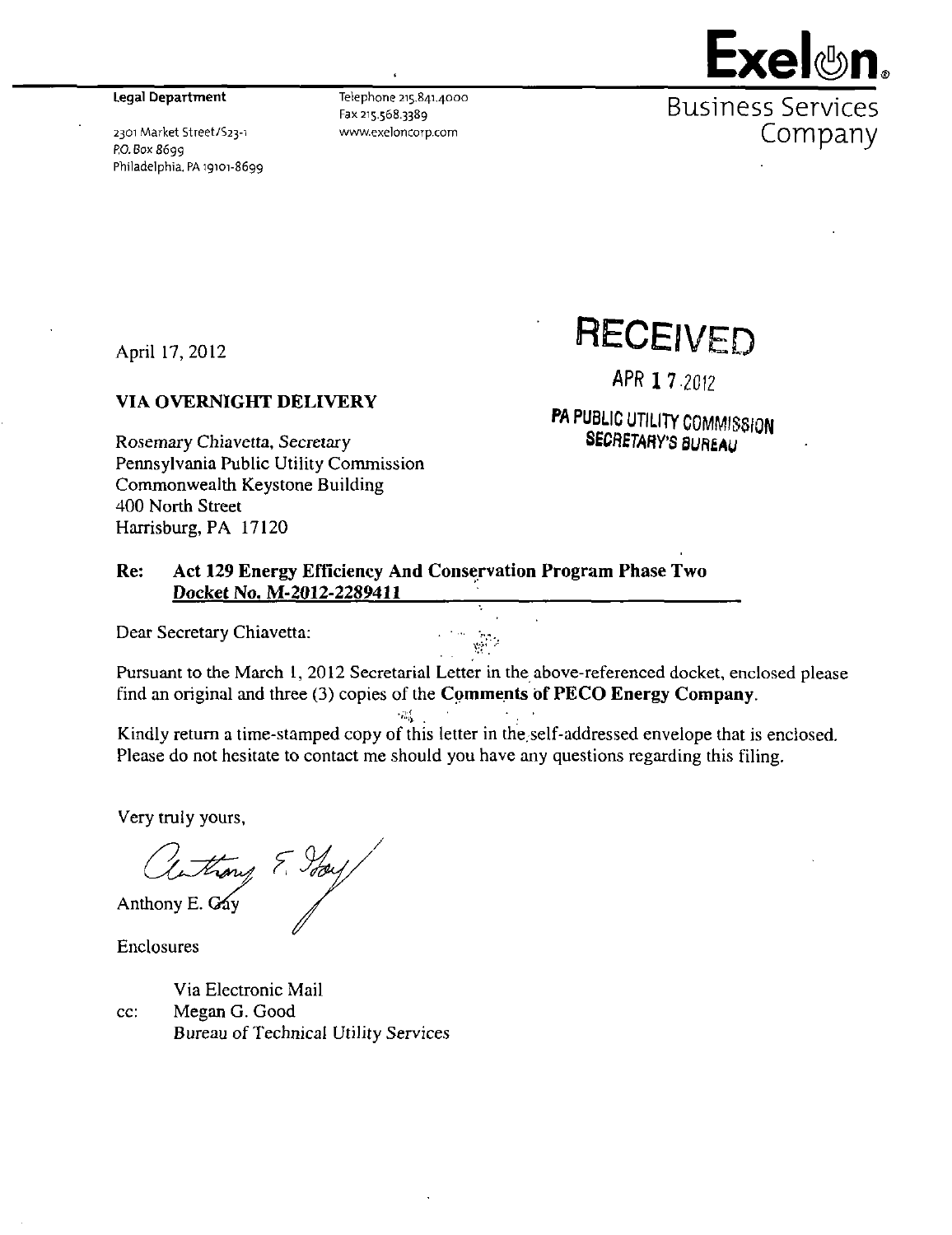# **RECEIVED**

#### **BEFORE THE**  PENNSYLVANIA PUBLIC UTILITY COMMISSION  $1 -$ uth  $\uparrow$  (5012

**PA PUBLIC UTILITY COMMISSION** 

**Conservation Program Phase Two** 

# Act 129 Energy Efficiency and **: Docket No. M-2012-228941 PECRETARY'S BUREAU**

# **PECO ENERGY COMPANY'S COMMENTS ON THE COMMISSION'S MARCH 1. 2012 SECRETARIAL LETTER**

On March 1, 2012, the Pennsylvania Public Utility Commission ("Commission") issued a Secretarial Letter (the "Secretarial Letter") identifying issues relating to the design and implementation of a second phase of Energy Efficiency & Conservation ("EE&C") plans under Act 129 of 2008 ("Act 129" or the "Act"). Pursuant to the Commission's request for comments on these issues, PECO Energy Company ("PECO" or the "Company") hereby submits its comments.

# **I. INTRODUCTION**

Section 2806.1 of Act 129 required Pennsylvania's largest electric distribution companies ("EDCs"), including PECO, to adopt EE&C plans that, *inter alia*, would achieve consumption savings of at least  $1\%$  for their retail customers by May 31, 2011 and at least 3% by May 31, 2013. In addition, the Act required EDCs to achieve a peak demand savings over the 100 highest hours of demand of a minimum of 4.5% by May 31, 2013.

Act 129 also requires that the Commission evaluate the cost and benefits of the approved EE&C plans by November 30, 2013. If the benefits of the EE&C plans exceed the costs, the Commission is to establish new, additional incremental consumption and peak demand reduction requirements.<sup>1</sup>

In the Secretarial Letter, the Commission seeks input on the transition from initial phase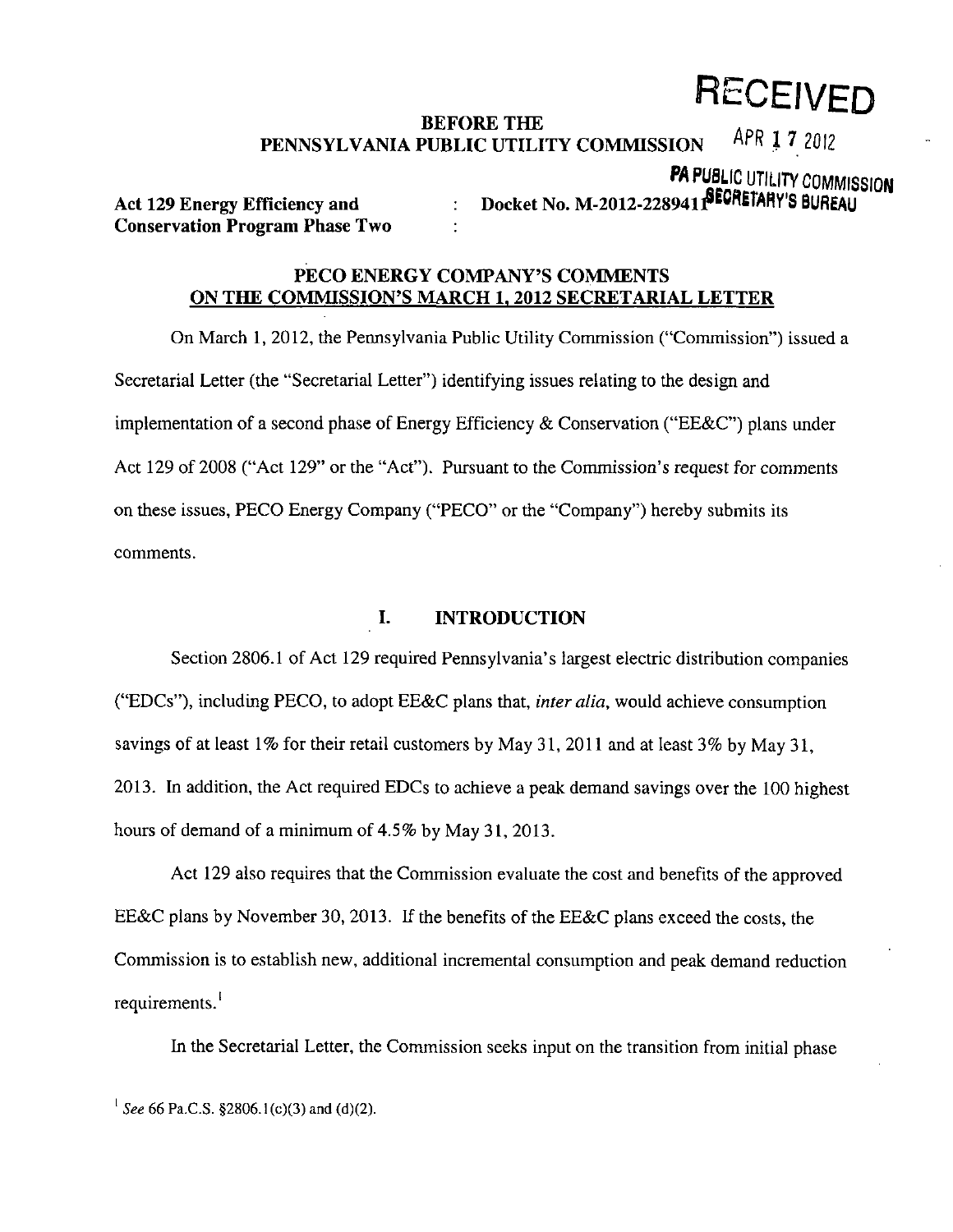EE&C plans ("Phase One") to possible second phase EE&C plans ("Phase Two") based on the

Commission's evaluation of the Phase One results. Specifically, the Commission seeks

comments on the following eight issues relating to possible Phase Two plans:

- (1) The planning timeline;
- (2) The length of the Phase Two program;
- (3) Inclusion of a Demand Response ("DR") curtailment program;
- (4) Alignment of EDC funding and reduction targets;
- (5) Inclusion of a reduction target carve-out for the Government, Educational and Non-Profit ("GEN-P") sector;
- (6) Inclusion of a "Low-Income sector carve-out";
- (7) Transition issues; and
- 8) Adjustments to reconciliation requirements.

PECO is currently administering its initial EE&C plan that the Commission approved on October 28, 2009 (the "Phase One Plan").<sup>2</sup> PECO welcomes the opportunity to file comments on each issue identified by the Commission in the Secretarial Letter in light of the Company's experience with, and the results of, its Phase One Plan.

# **II. SPECIFIC COMMENTS ON THE TOPICS IDENTIFIED BY THE COMMISSION IN THE SECRETARIAL LETTER**

# **A. Planning Timeline**

The Secretarial Letter's proposed timeline for any Phase Two plans the Commission may

require after evaluation of the cost-effectiveness of Phase One plans should be revised to provide

<sup>&</sup>lt;sup>2</sup> See Petition of PECO Energy Company for Approval of its Act 129 Energy Efficiency and Conservation Plan and Expedited Approval of its Compact Fluorescent Lamp Program, Opinion and Order, Docket No. M-2009-2093215 (Order entered October 28, 2009) ("PECO Phase One Order"); Petition of PECO Energy Company for Approval of its Act 129 Energy Efficiency and Conservation Plan and Expedited Approval of its Compact Fluorescent Lamp, Program, Opinion and Order, Docket No. M-2009-2093215 (Order approving revised plan entered on February 17, 2010).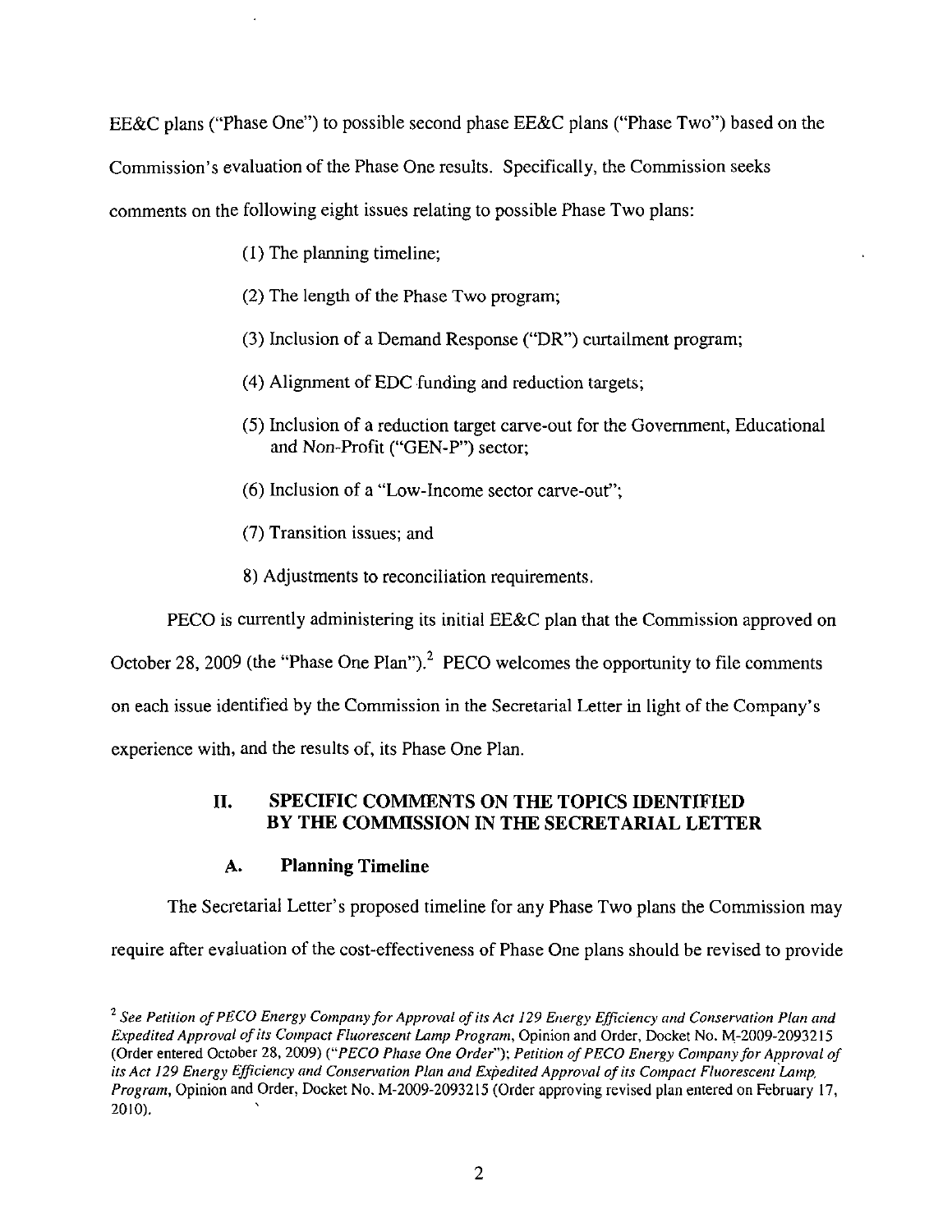additional time between Commission approval and commencement of Phase Two programs. Furthermore, consistent with comments at the Commission's March 16 Phase Two stakeholder meeting, PECO believes that EDCs also should be able to propose a staggered implementation schedule for new Phase Two programs for consideration by the Commission.

Under the Commission's proposed timeline, EDCs would have to implement Phase Two plans within approximately four months of the Commission's ruling approving, modifying, or rejecting a plan. Because all plans may not be approved without some modification, additional time will be required to address modifications that may be directed by the Commission and facilitate a seamless transition from Phase One to Phase Two plans. While the ability to stagger commencement of new programs would facilitate plan transitions, PECO believes that the proposed time frame is too short to put new plan programs in place and begin delivery of programs to customers.

Accordingly, PECO proposes the following revised schedule, which allows for an additional month between Commission approval and the launch of Phase Two programs:

| June 11, 2012         | • Tentative Implementation Order Comment<br>due date       |
|-----------------------|------------------------------------------------------------|
| June 26, 2012         | • Tentative Implementation Order Reply<br>Comment due date |
| July 19, 2012         | • Final Implementation Order on Public<br>Meeting agenda   |
| September 19,<br>2012 | • If necessary, EDCs file EE&C Plans                       |
| January 17, 2013      | • If necessary, Commission rules on EE&C<br>Plans          |
| June 1, 2013          | • EE&C Programs begin                                      |

In addition to the above revised timeline, the Commission should not require re-approval of Conservation Service Providers ("CSPs") who will be implementing programs that are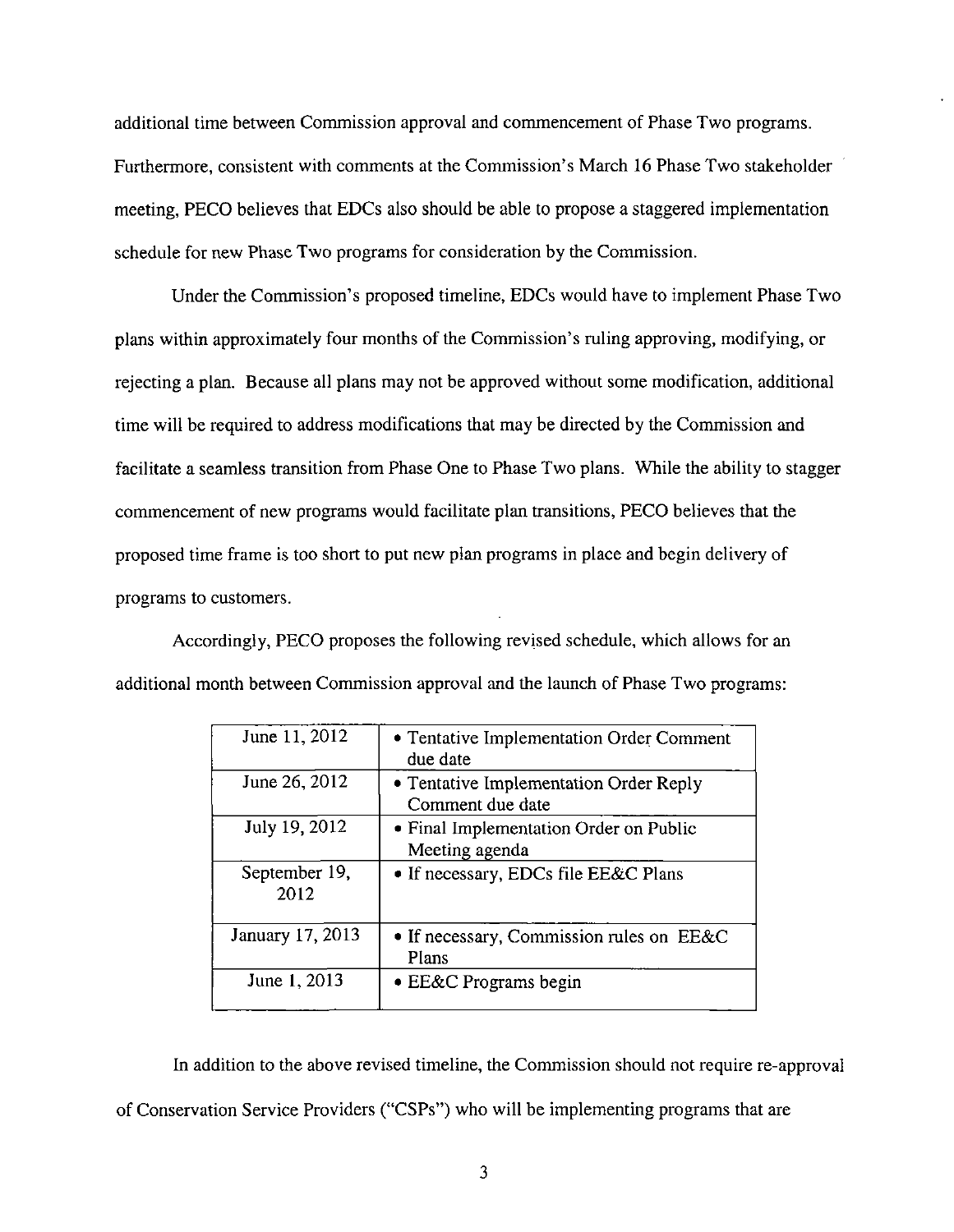continuing from a Phase One plan to ensure that any Phase One programs that are carried over to Phase Two are not paused or delayed.

#### B. Length of Second EE&C Program

The Commission also seeks input on the optimal length of possible Phase Two EE&C plans among the options of a three-, four-, or five year term. PECO agrees with the Commission's observation that, generally, a shorter plan enables the use of more accurate economic and energy forecasts that may affect a consumer's ability to adopt energy efficiency ("EE") measures. However, PECO does not support a three-year plan term because the more frequent plan filings required under a three-year term cycle would incur higher administrative costs and would require more Commission, EDC and stakeholder resources as a result of the efforts needed to prepare and evaluate plan filings on a shorter cycle. Indeed, a three-year term would likely require the Commission, EDCs, and stakeholders to be in a perpetual cycle of plan preparation and evaluation because preparation of a new plan would have to begin soon after a plan is implemented.

PECO also believes that a five-year term is not advisable in light of the evolving energy efficiency marketplace and changes in Federal legislation and regulations that set minimum efficiency standards as noted by the Commission.<sup>3</sup> Since EDCs develop EE&C plans based on currently available measures, a five-year plan could become outdated and delay incorporation of new EE standards {e.g., standards for appliances, building codes and demand side measures) and synergies from new technologies (such as those being developed by the Greater Philadelphia Innovation Center for Energy Efficient Buildings at the Philadelphia Navy Yard). A longer plan term will also increase the risk that an EDC is not able to meet consumption reduction

<sup>&</sup>lt;sup>5</sup> Secretarial Letter at 2.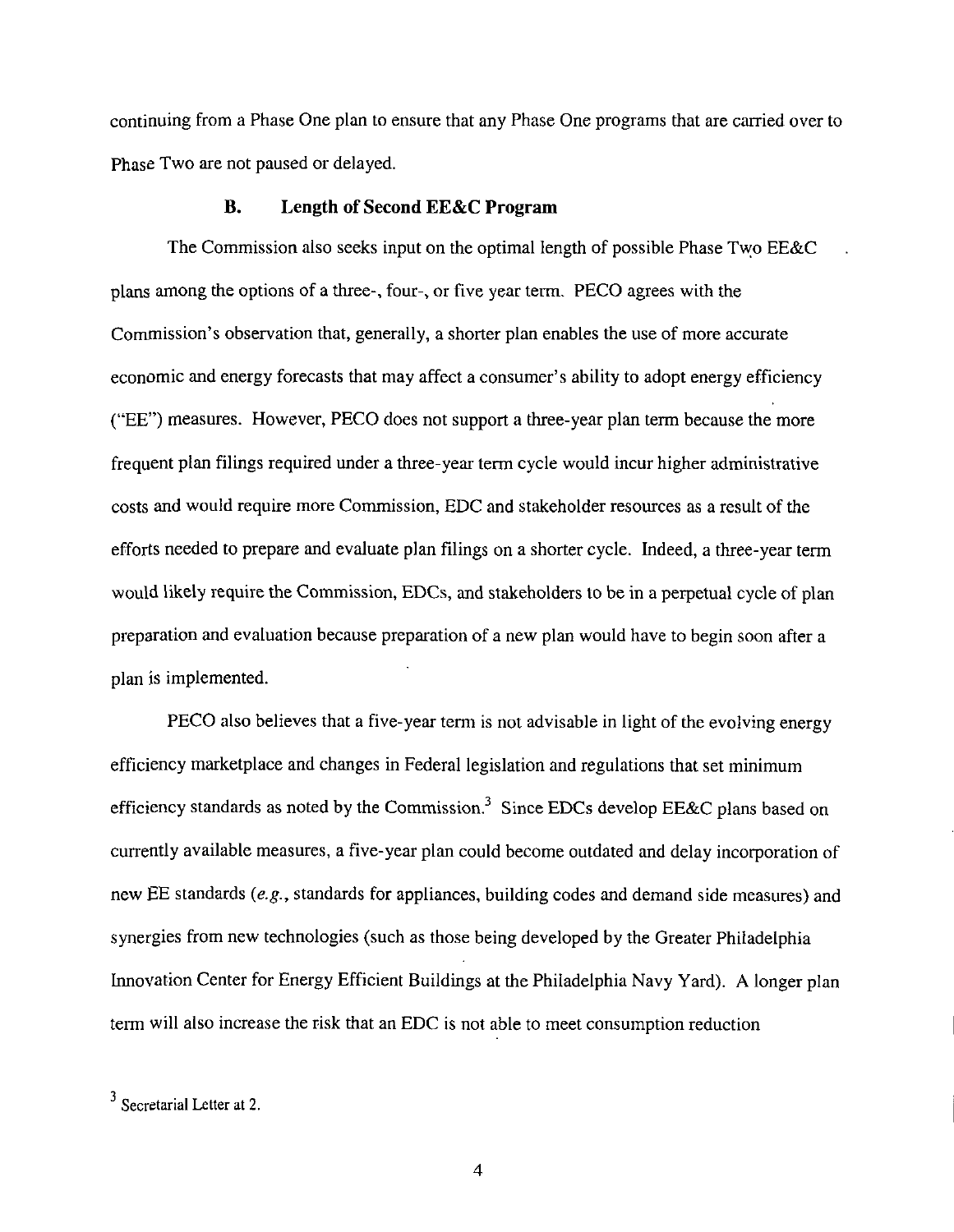requirements if deemed savings associated with particular measures are reduced over time.

Accordingly, PECO believes that a term length of four years for Phase Two plans will be appropriate. A four-year term should provide an optimal balance between administrative costs and the ability to address and incorporate evolving EE standards and new technologies.

#### **C. Inclusion of a DR Curtailment Program**

Act 129 requires each EDC with at least 100,000 customers to reduce the annual system peak demand for its retail customers over the 100 highest hours of demand by a minimum of 4.5% by May 31, 2013. Phase One EE&C plans included DR curtailment programs to achieve this reduction, but in practice the 100-hour requirement has created a number of significant challenges for EDCs.

First, achieving a 4.5% load reduction over the 100 highest hours of demand is vastly different from producing energy consumption savings. The latter is an ongoing process during which an EDC must monitor, measure and make course corrections over time. In contrast, because the top 100 hours of demand are difficult to predict, no EDC will know unequivocally which specific hours constitute its top 100 hours until **after** its peak period has occurred. At that point, it will be impossible for an EDC to make course corrections to meet the Act's demand reduction requirements. EDCs have therefore been required to procure significant demand resources to ensure that the 100-hour requirement can be met over time periods greater than 100 hours.

Second, the EDC cannot predict how a.summer will evolve relative to temperature and humidity patterns, which are key drivers in energy demand and the need for DR. Based on extensive analysis of weather patterns in the PECO territory dating back to 2000, PECO has learned that unseasonably mild summers make it very difficult to predict system peak loads.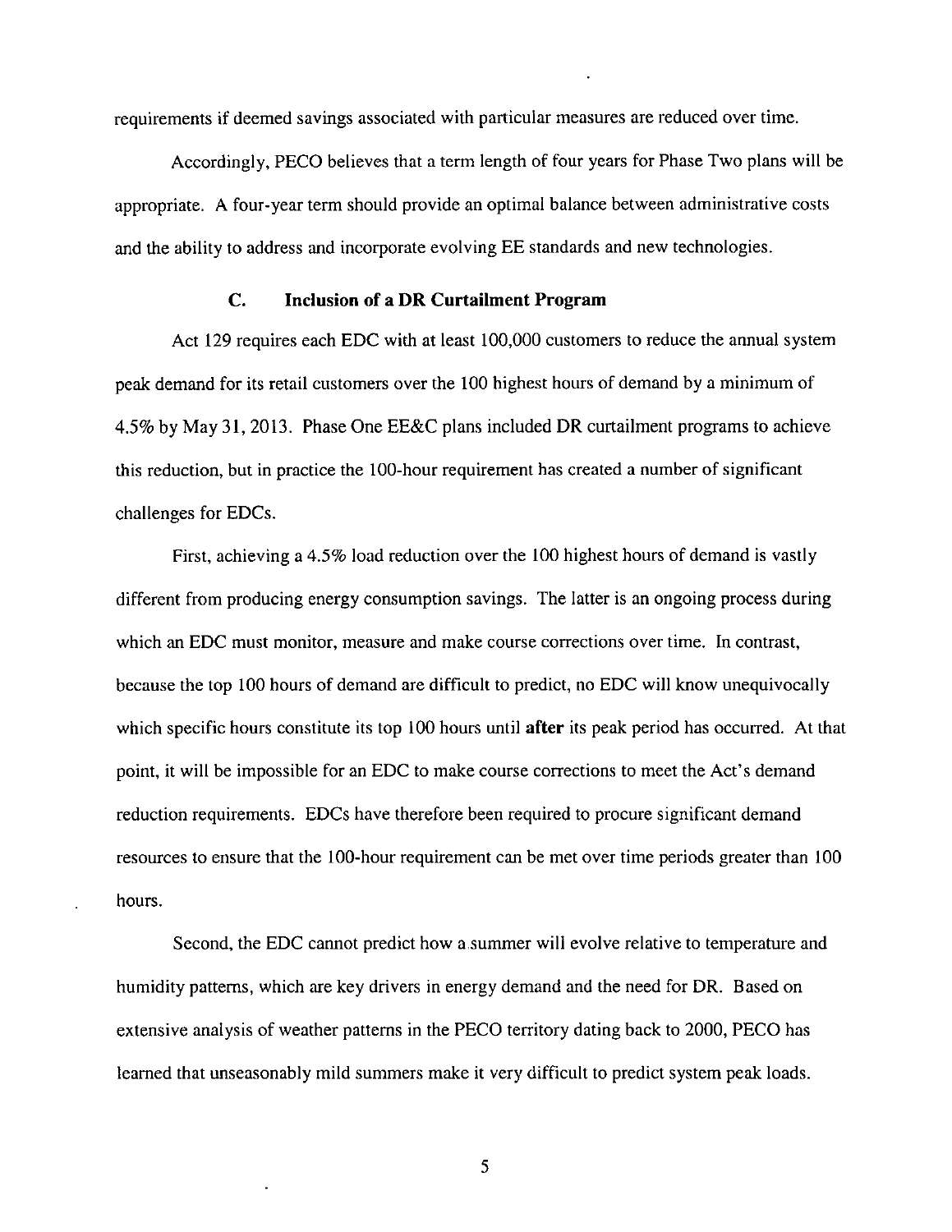Despite best efforts, there is no certainty that the EDC can accurately predict the top 100 hours and corresponding system peak demand over time. In the event that an EDC experiences a relatively cool summer with associated lower electric demand and wholesale electricity market prices, it will still be required to reduce customer demand (and pay for such reductions at customer expense) to meet Act I29's 4.5% mandated load reduction when the market is not calling for DR.

Third, the use of May 31, 2013 as the date for reduction measurement and the Commission's direction that EDCs limit their peak demand determination to the summer months of June through September<sup>4</sup> has effectively required EDCs to plan for reductions during the summer of 2012, eight months less than the statutory deadline. Taken together, these challenges have created a costly and inefficient framework in which EDCs are required to enter into contracts for demand resources for a single summer period in which actual peak reductions may be unnecessary, but which will nevertheless have to be undertaken to comply with Act 129's 100-hour requirement.

The Commission has engaged the Statewide Evaluator to conduct a study of the current peak demand program and to provide recommendations on whether the current or another future DR program can be implemented cost-effectively ("DR Study"). The Commission, however, does not anticipate receiving the results of the DR Study until after the issuance of the final implementation order providing guidance to EDCs for design of any Phase Two plans. Pending receipt of the DR Study, the Commission is soliciting input on three options for dealing with the possibility that DR curtailment may be required in Phase Two EE&C plans.

The first option identified by the Commission is to require three-year Phase Two EE&C

<sup>&</sup>lt;sup>4</sup> See Energy Efficiency and Conservation Program, Implementation Order, Docket No. M-2008-2069887 at 21, 29 (order entered January 16, 2009).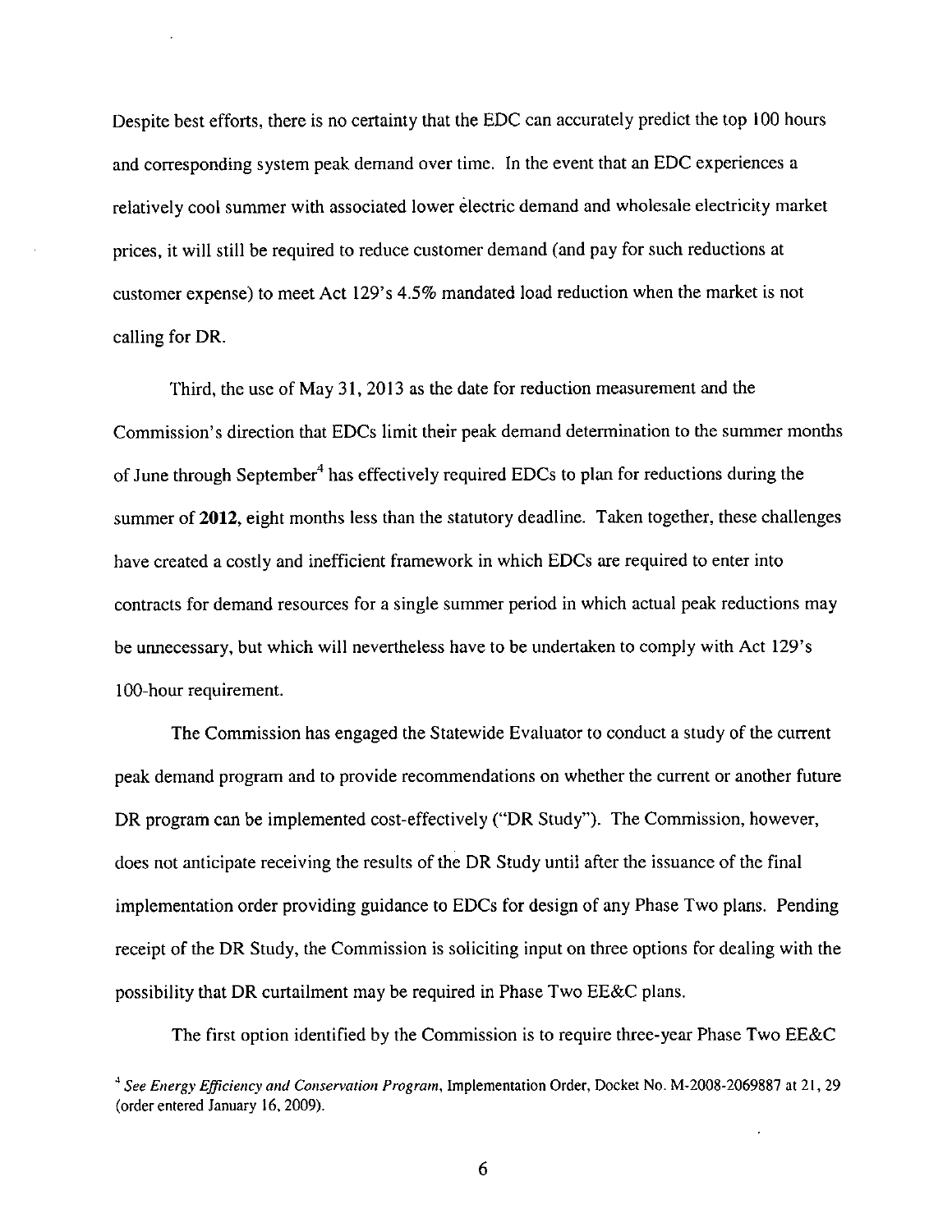programs with only consumption reduction budgets and targets through May 31, 2016, and to await the DR Study results to decide whether to include DR programs in subsequent third phase EE&C plans. A second option is to set a short-term and long-term DR reduction target for the duration of the Phase Two EE&C plans. The third option is to require EDCs to set aside a portion of their Phase Two EE&C program budgets to fund DR programs at a later time in the event that the Commission determines that cost-effective DR programs are possible.

In light of the structural challenges, costs and inefficiencies inherent in the 100-hour requirement, PECO believes that the Commission should not adopt any of the foregoing options and instead recommends that the Commission eliminate peak load DR curtailment from Phase Two EE&C programs in favor of competitive, market-based programs offered by PJM Interconnection LLC ("PJM").

As the Commission is aware, PJM has offered extensive DR programs for many years, including an economic demand response program available in all EDC territories through which DR participants can receive payments from PJM for voluntarily reducing their electric usage in times of peak demand and high electricity prices. In addition, the emergence of demand response as a PJM capacity resource has created substantial additional economic opportunities for those entities who are able to participate in PJM's capacity markets, either directly or through third-party providers.

PECO believes that future peak demand reductions can be achieved in a more costeffective manner through reliance on the PJM programs. In fact, continuing separate, EDCspecific demand reduction programs is likely to result in overpayments by EDC customers for DR as customers participate in both PJM and EDC programs. As there is a finite pool of DR resources in an EDC's territory, some DR participants were able to receive Act 129 DR financial

 $\overline{7}$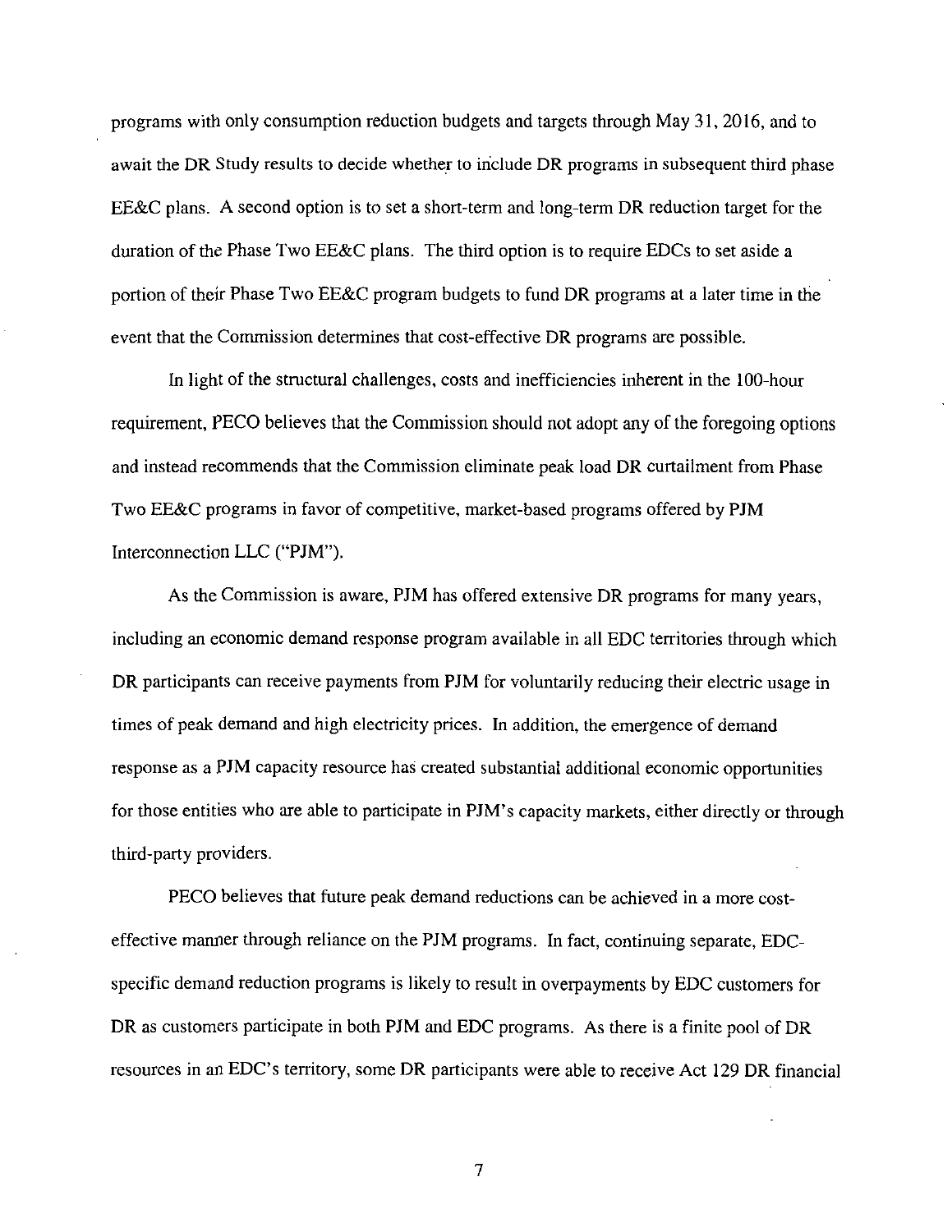incentives while at the same time collecting PJM incentives for the same load reductions. Thus, in certain instances, demand reduction was paid for twice because an entity seeking to participate in a DR program could enroll DR resources with PJM and its EDC and earn financial incentives from both for the same load reduction.

Such overpayments with Act 129 funds are unnecessary and inefficient. During times of peak demand, when electricity market prices are high, PJM's demand response energy programs will reduce system peaks without the addition of Act 129 payments. And, as stated previously, elimination of Act 129 payments to achieve unnecessary reductions during unseasonably mild summers when market forces do not call for DR will further reduce the cost to customers for DR that is not economically justified. Accordingly, for these reasons, PECO is recommending that the Commission eliminate peak load DR curtailment from the Phase Two EE&C plans.

PECO recognizes that elimination of a DR requirement will reduce the overall costs of any Phase Two plan. These savings should not be accrued for possible future DR programs, as the Commission suggests in its proposed third option, or deployed towards consumption reductions. Instead, the overall revenue requirement for Act 129 plans should be reduced, with the savings passed directly on to customers.<sup>5</sup>

# **D. Aligning EDC Reduction Targets and Funding**

While Act 129 restricts the total cost of an EDC's EE&C plan to no more than 2% of that EDC's 2006 total annual revenue, it establishes uniform consumption and peak demand percentage reduction targets to be achieved under the revenue cap for each EDC. The differences among EDCs' 2006 revenues create an imbalance in the amount of funding available

<sup>&</sup>lt;sup>5</sup> PECO notes that its direct load control ("DLC") program, in which customers agree to the installation of controls to permit cycling of their air conditioning equipment during times of system peak demand, have proven very popular and constitute a reliable demand response resource. PECO anticipates that these programs could have a role in the future.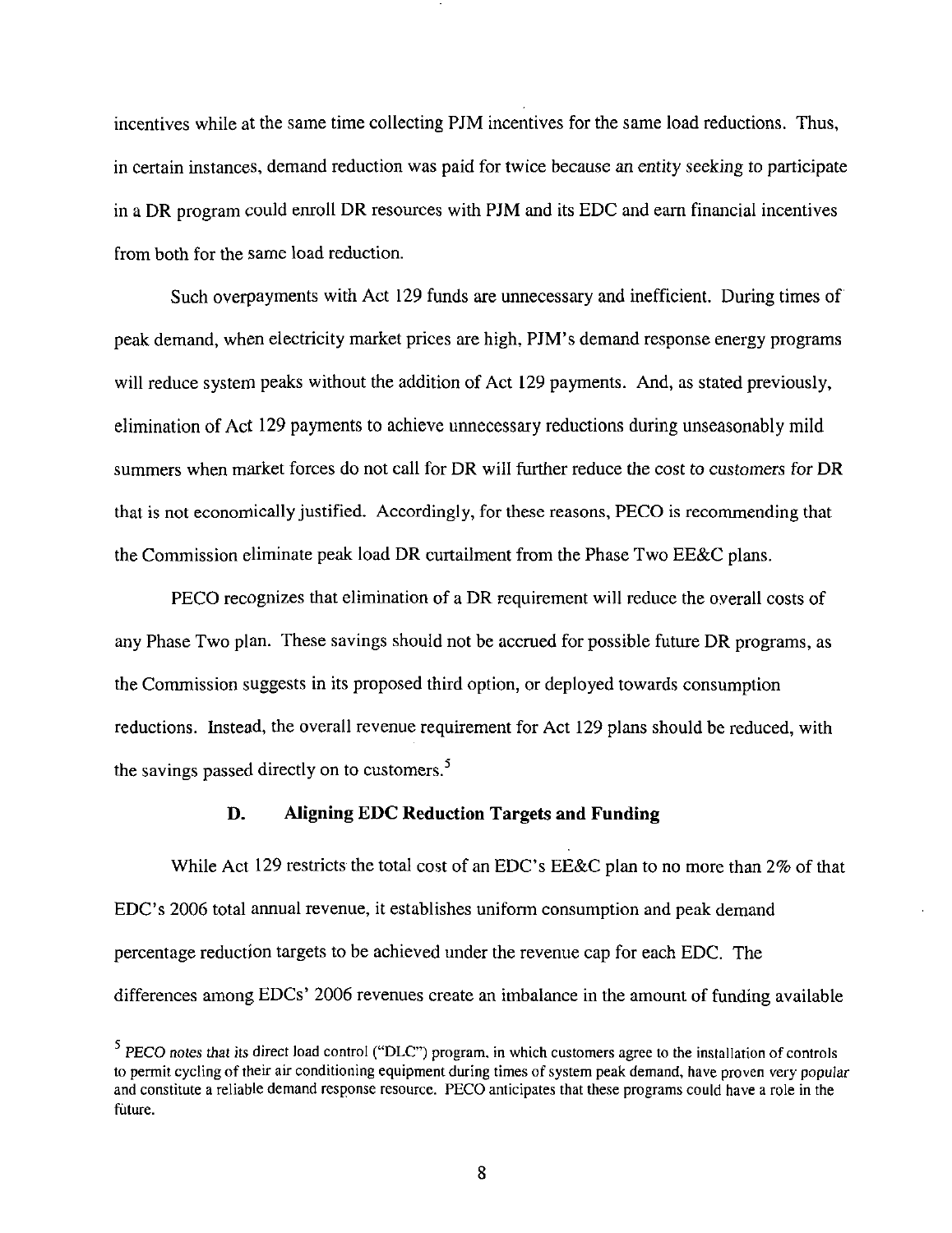for each EE&C program. In effect, EDCs with lower revenues can face significant difficulty in achieving the same reduction targets as other EDCs with higher revenues.

Of the two options identified by the Commission – varying the reduction targets based on available funding up to the 2% cap or establishing uniform reduction targets based on the lowest amount of funding available to an EDC - PECO believes that the Commission should adopt the second option. Under this option, all EDCs will have a uniform, achievable reduction target, and therefore will be equally treated with respect to the potential for significant penalties imposed by Act 129 for failure to achieve required EE reductions.

PECO does not'believe, however, that uniform reduction targets should be linked to a uniform budget amount (i.e., to a specific "dollars per MWh" of reduction). The Commission took a flexible approach in its analysis of EE&C Phase One plan budgets, and PECO believes this flexibility should be commended and applied again in consideration of any Phase Two plans. Accordingly, PECO recommends that the Commission establish uniform reduction targets for Phase Two programs, if a second EE&C phase is required, and retain flexibility to approve appropriate funding levels so that the uniform targets are reasonably achievable.<sup>6</sup>

## **E. Inclusion of a Reduction Target Carve-Out for the Government, Educational and Non-Profit Sector**

The Secretarial Letter also seeks comments on whether the Commission should restructure the 10% savings target for the GEN-P sector. As the Commission has noted, "EDCs have generally met this requirement thus far,"<sup>7</sup> and PECO believes the Commission should avoid crafting or imposing new requirements on EDCs that may not be consistent with Act 129's

 $<sup>6</sup>$  PECO notes that in the event the Commission adopts PECO's recommendation to eliminate DR requirements in</sup> Phase Two plans, the removal of these requirements will reduce Act 129 expenditures and result in overall savings for customers.

<sup>7</sup> Secretarial Letter at 5.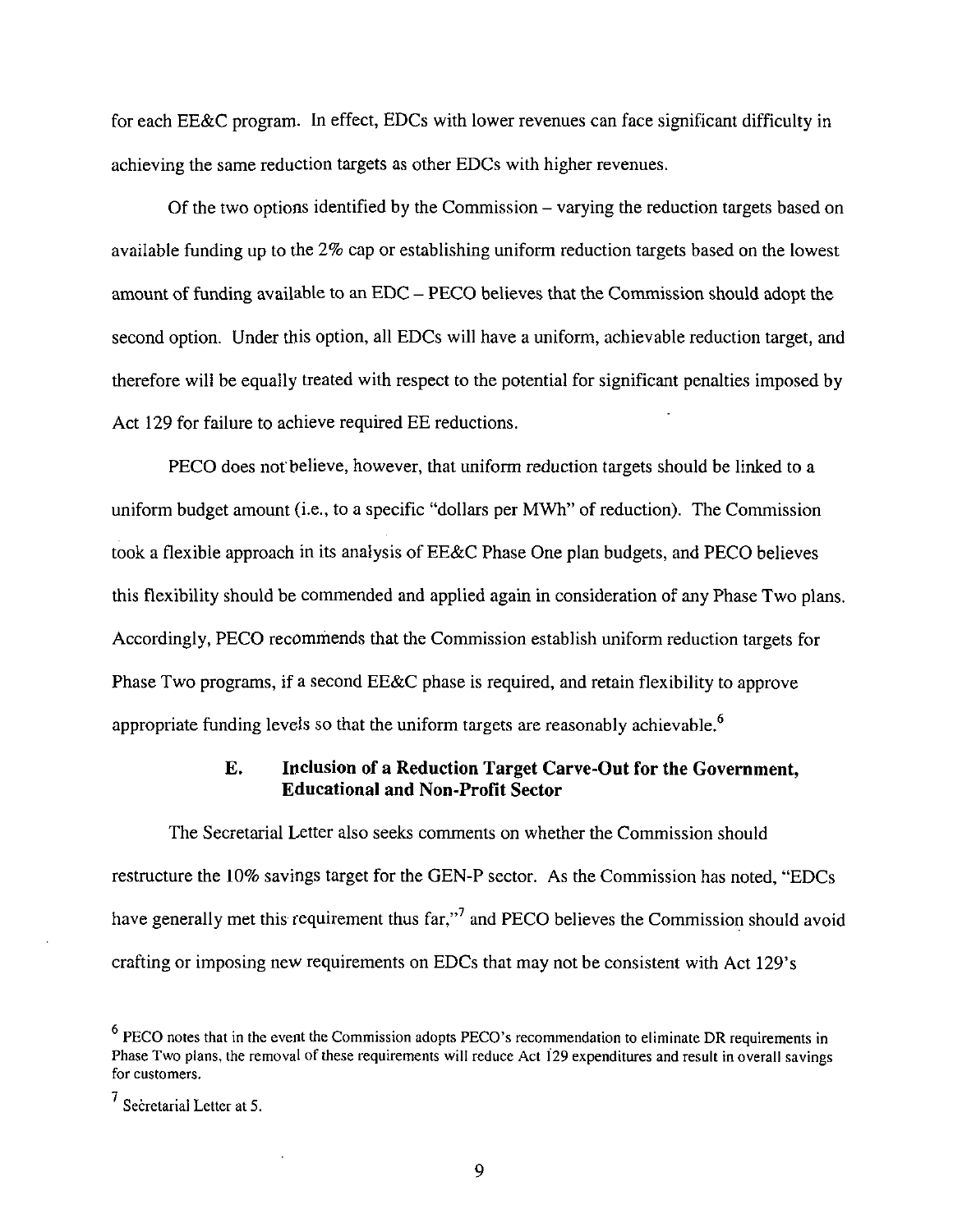statutory language or achievable as part of the EDCs' entire program portfolio. Continuing the GEN-P program at the 10% target provides a level of regulatory certainty for both the GEN-P sector and for EDCs, and avoids an improper increase in risks of penalties for EDCs under Act 129.

As to the Commission's question regarding on-bill financing programs or requiring EDC partnerships with lending institutions to provide low-cost financing for governmental sector projects, PECO does not believe either option is appropriate. Act 129 does not provide for such programs, and EDCs are not financial institutions. Instead, PECO has worked extensively to educate financial institutions, community banks and customers regarding the availability of capital for EE upgrades. Consistent with its Phase One plan experience, PECO believes that there are financial institutions and other vehicles in the marketplace (such as energy service companies) which can better compete for and assist customers with financing that may be required to implement EE measures without having to also compete with EDCs.

#### **F. Inclusion of a "Low-Income Sector Carve-Out"**

Section 2806.1(B)(1)(I)(g) of Act 129 required an EDC's initial EE&C plan to include a number of EE measures for households at or below 150% of the Federal poverty income guidelines in proportion to that sector's share of the total energy usage in the EDC's service territory. In the Secretarial Letter, the Commission seeks comment as to whether this requirement should be continued, and if so, whether the requirement should be expanded to include more low-income households (at or below 250% of the Federal poverty income guidelines) or modified to be based on a percentage of an EDC's overall plan budget or a percentage of energy savings. PECO believes that a the Act's low-income sector requirement should be maintained, but does not believe that Act 129 permits either an expansion of the sector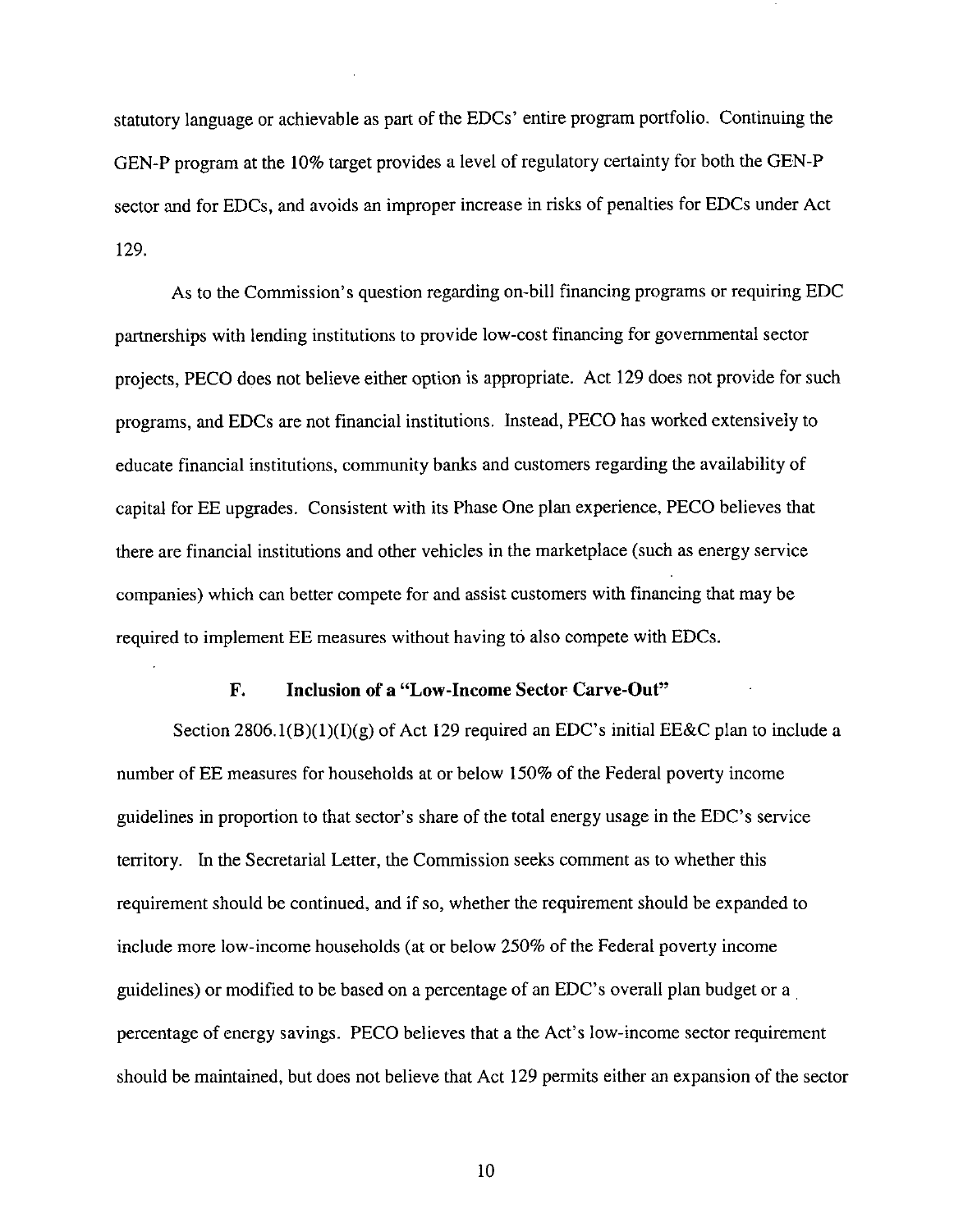to higher income levels or a different basis for calculation of what an EE&C plan must include or achieve.<sup>8</sup>

In this case, Act 129 specifically references 150% of the Federal poverty income guidelines, and clearly states that it is the number of measures that is to be considered for this sector, and not a percentage of a plan's budget or, as in the GEN-P sector, an express percentage of total consumption reductions. See 66 Pa.C.S. § 2806.1(B)(1)(I)(g); PECO Phase One Order at 38-39. Therefore, in the event the Commission determines to require EDCs to develop and . implement Phase Two plans, the low-income sector requirement should be maintained without change from Phase One plans.

#### **G. Transition Issues**

In the Secretarial Letter, the Commission solicits comments and poses questions relating to three anticipated issues relating to the transition from Phase One plans to any required Phase Two plans. PECO addresses each of these issues in turn.

> **1. Specifically assuming that the Commission will require a second round of EE&C Plans, should an EDC that achieves more than its 3% reduction in its Phase One EE program receive credit toward achieving its incremental second target in the amount it exceeds it Phase One target? If so, should the**  EDC's next budget be reduced to account for the portion of the **second target that it achieved in Phase One?**

The Commission should apply reductions achieved by an EDC in excess of its Phase One Plan targets in the form of a reduction of any Phase Two requirements. In the event that a reduction is applied, however, the EDC's second phase budget should not be automatically reduced; such a punitive approach could create a disincentive for EDCs, who would be at

 $8$  It is well-settled that a statute's plain language generally offers the best indication of legislative intent. Martin v. DOT, Bureau of Driver Licensing, 588 Pa. 429, 438, 905 A.2d 438, 443 (2006). Resorting to other considerations to discern legislative intent is only appropriate when the words of the statute are not explicit. Id. (citing 1 Pa.C.S. § 1921(b)).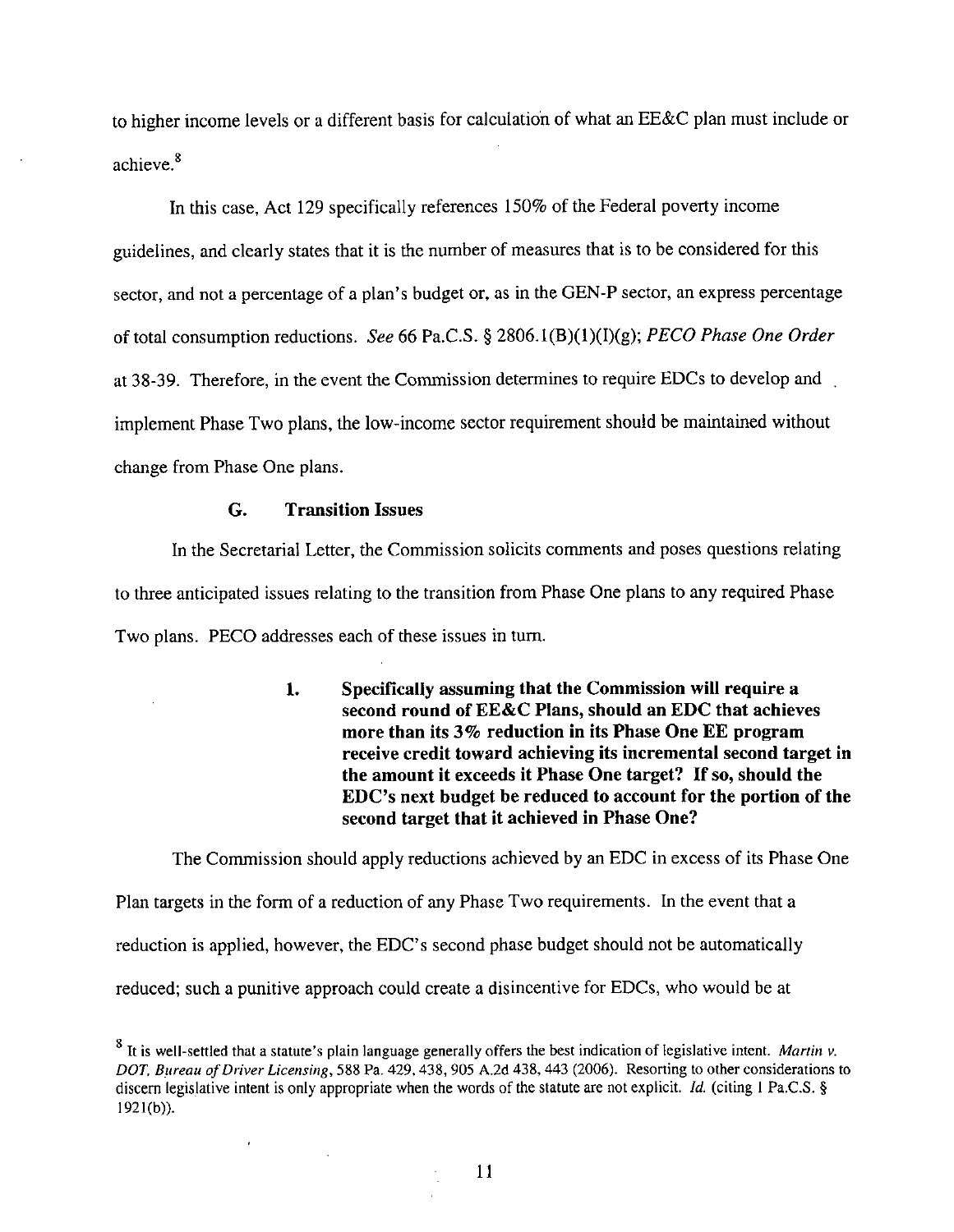increased risk of Act 129 penalties if budgets for other programs designed to achieve Phase Two reductions were simply cut. PECO believes that the budget for any Phase Two plan should be maintained at the level of funding necessary to implement the approved Phase Two programs to achieve the plan's established targets after application of any reductions.

> **2. Should an EDC that has met its Phase One EE target but has not spent all of its Phase One budget continue its Phase One Program implementation until its second EE&C Plan begins or until the Phase One funds are exhausted? Alternatively, should an EDC that has met its Phase One EE target but has not spent all of its Phase One budget be required to immediately reconcile the remainder of its Phase One budget to ratepayers. Why or why not?**

PECO recommends that the Commission require an EDC that has met its Phase One EE target but has not spent its entire Phase One budget refund the balance of any remaining funds to customers. These monies are customer funds, and should be returned to customers as soon as reasonably practical.

> **3. Should Act 129's "additional incremental reductions" requirement for consumption be measured against the same baseline used in calculating energy reductions for Phase One plans?**

Yes. New percentage reduction targets, if any, should be added to, and cumulative of, the Phase One percentage reduction targets. As the Commission's example in the Secretarial Letter provides, a target for the end of Phase Two of 5% should be based upon the 3% reduction achieved under an EDC's Phase One plan and a 2% additional reduction under a Phase Two plan.

# **H. Other Act 129 Design Issues**

Pursuant to Section 2806. l(k), EDCs are entitled to recover the costs of their EE&C plans

through a Section 1307 rate reconciliation mechanism. As the Commission noted in the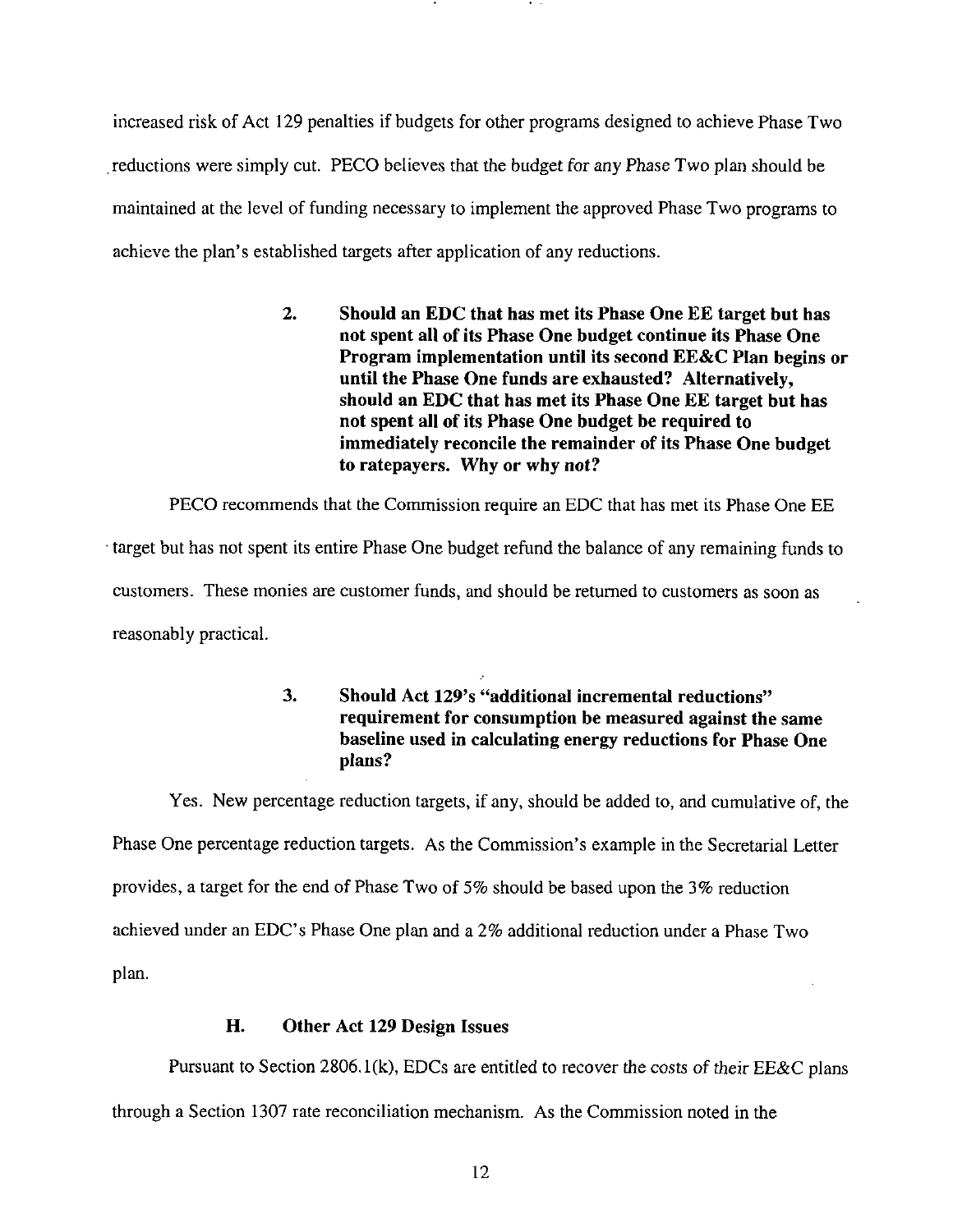Secretarial Letter, Phase One EE&C plan costs and revenues are reconciled without any interest collected or refunded. With respect to PECO, the Phase One Plan budget is recovered on a levelized basis over the life of the plan. PECO will perform a single "true-up" of the Phase One Plan budget against actual expenditures at the end of the plan on May 31, 2013 and will reconcile any over or under collections, without interest.

PECO believes the Commission should be commended for the existing Act 129 EE&C reconciliation mechanisms. These mechanisms have benefited customers through simplified cost recovery, with symmetrical risk of not charging interest on under-collections and not paying interest on over-collections, and avoided complex over/under collection issues that could have arisen with plan changes. The Commission should retain the same reconciliation mechanism for Phase Two plans.

# **1. Approval Process for Minor EE&C Plan Changes/Plan Flexibility**

As originally designed, proposed changes to an EDC's Phase One Plan were required to be presented to and approved by the Commission. PECO believes that the Commission's decision to delegate authority to approve minor EE&C Plan changes to the Commission Staff on an expedited basis<sup>9</sup> has been beneficial to customers and an important tool in facilitating implementation of Phase One plans. PECO commends the Commission on its implementation of a process that streamlined procedures for adjusting EE&C plans to changing conditions. While the Commission implemented this expedited process mindful of due process concerns, in PECO's experience, the process has worked well and provided an opportunity for all interested parties to be heard on all proposed expedited changes.

Under the expedited approval process, an EDC files proposed minor changes to its EE&C

 $^9$  See Energy Efficiency and Conservation Program, Final Order, Docket No. M-2008-2069887, at 18-20 (Order entered on June 9, 2011) ("June 9, 2011 Order").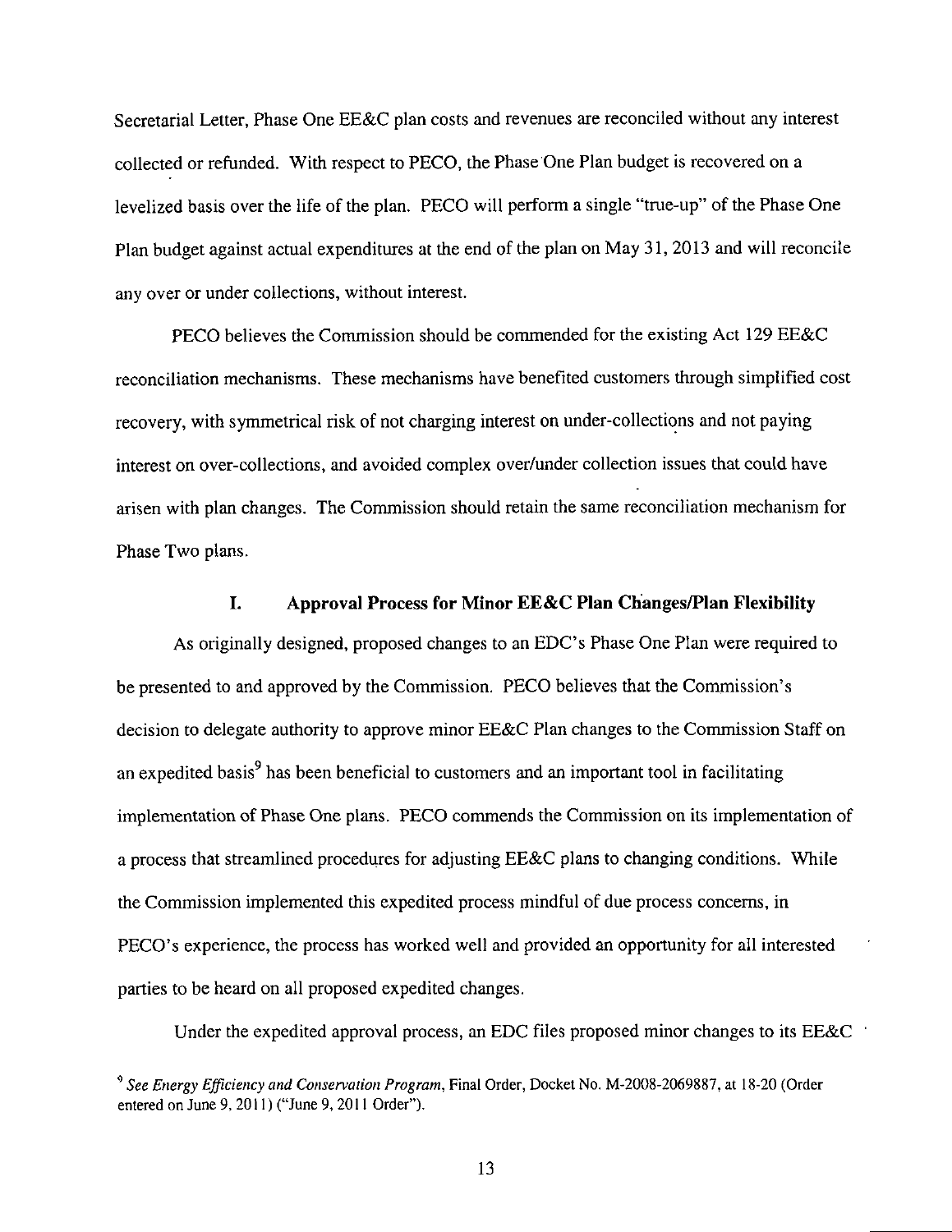Plan and interested parties file comments within 15 days of the EDC's filing, with reply comments due ten days later. Within 35 days after the EDC's minor changes filing, Commission Staff must issue a Secretarial Letter approving, denying, or transferring to the Office of Administrative Law Judge for hearings, some or all of the proposed minor changes, along with an explanation of the decision.

Prior to initiating the expedited process, PECO has proactively shared potential modifications with stakeholders and refined modifications through a collaborative dialogue with interested parties. In light of its Phase One plan experience, PECO believes that the expedited process can be improved and further streamlined to provide more flexibility to expeditiously adjust plans to changing conditions while preserving due process.

Currently, the expedited process is available for the following minor EE&C Plan changes:

- 1. Elimination of a measure that is underperforming or has exhausted its budgeted amount;
- 2. The transfer of funds from one measure to another measure within the same customer class; and
- 3. A change in the conditions of a measure, such as the addition of new qualifying equipment or a change in the rate amount that does not increase the overall costs to that customer class.

For Phase Two plans, PECO would make the following additional changes eligible for expedited

treatment:

- 1. A change in the vendor for existing programs that will continue during Phase Two EE&C Plans.
- 2. Elimination of programs that are not viable due to market conditions.

In addition, in order to minimize delays in implementing minor EE&C Plan changes, PECO

believes that all of the above changes should become effective on 15 calendar days' notice unless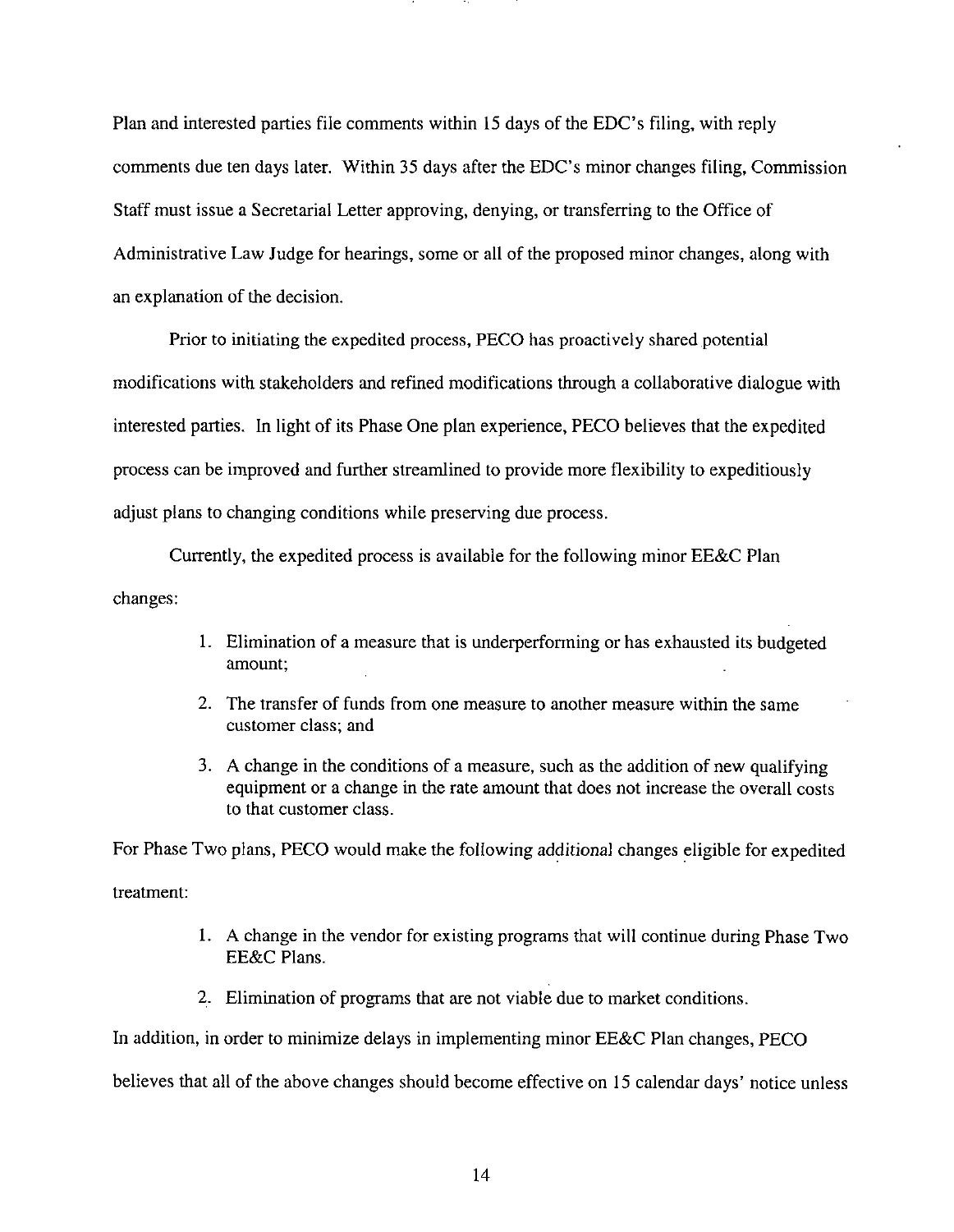an objection is filed during the notice period. The notice period would commence with the EDC's filing of the proposed minor changes with the Commission. In the event an objection is filed, the comments procedure and timelines under the existing expedited process would apply.

These revisions will preserve the rights of interested parties to challenge EE&C Plan modifications, while at the same time eliminating the time and expense of a comment period for changes to which no party has any objection. As with the 15-day comment period provided under the expedited approval process, and in combination with PECO's continued involvement and dialogue with stakeholders before plan modification filings, PECO believes that the 15-day notice period will be sufficient for interested parties to determine whether or not a proposed minor change presents any concerns.

## **III. CONCLUSION**

PECO appreciates the opportunity to comment on the important topics identified by the Commission in the Secretarial Letter and requests that the Commission consider all of these *. r*  comments in developing the Tentative Implementation Order, and any incremental consumption and peak demand reduction targets or guidelines for future EE&C plans, if required.

Anthony E. $\cancel{\beta}$ ay, Esquire Associate General Counsel PA Atty. LD. No. 74624 Exelon Business Services Company 2301 Market Street, S23-1 Philadelphia, Pennsylvania 19101 anthonv.gav@exeIoncorp.com 215.841.4635 215.568.3389 (fax) Counsel for PECO Energy Company

**f** 

Respectfully submitted.

**RECEIVED** 

APR 1 7 2012

# PA PUBLiC UTILITY COMMISSION BEORETARY'S BURGAU

Dated: April 17, 2012